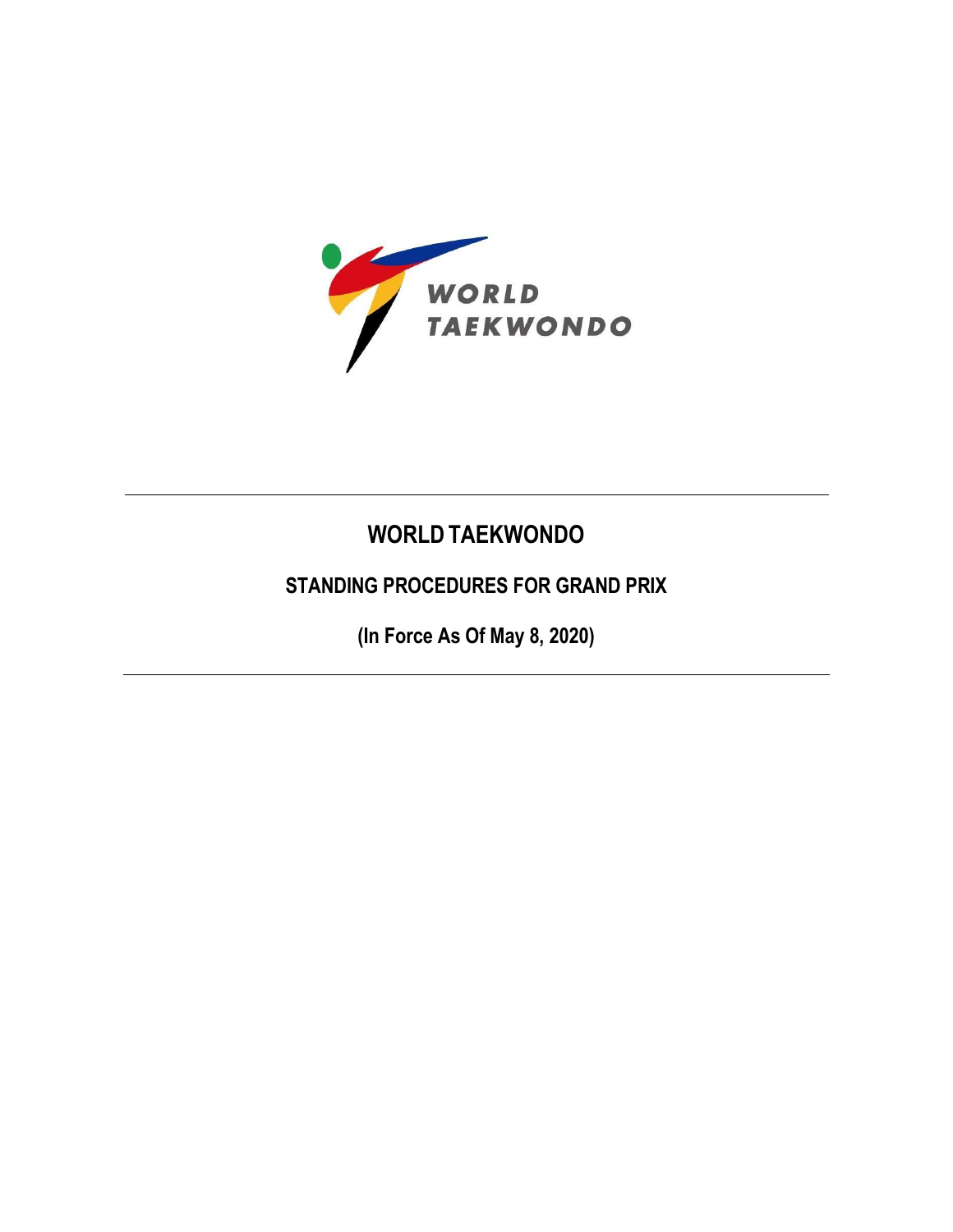## Standing Procedures: Table of Contents

| Article 1  | Purpose                             | 1              |
|------------|-------------------------------------|----------------|
| Article 2  | <b>GP Series and GP Final</b>       | 1              |
| Article 3  | Venue                               | $\overline{2}$ |
| Article 4  | Weight categories                   | $\overline{2}$ |
| Article 5  | Qualification / Seeding of Athletes | $\overline{2}$ |
| Article 6  | <b>Competition Method</b>           | 4              |
| Article 7  | <b>Technical Officials</b>          | 5              |
| Article 8  | Doping Test                         | 5              |
| Article 9  | <b>Host Country Selection</b>       | 5              |
| Article 10 | <b>Other Matters</b>                | 6              |
| Article 11 | Amendment                           | 6              |
|            |                                     |                |

Enacted: June 7, 2013 Amended March 18, 2014 Amended October 10, 2014 Amended November 14, 2016 Amended April 4, 2018 Amended November 21, 2018 Amended May 8, 2020

© World Taekwondo Seoul, Korea All rights reserved May 2020

> Published by the World Taekwondo Printed in Korea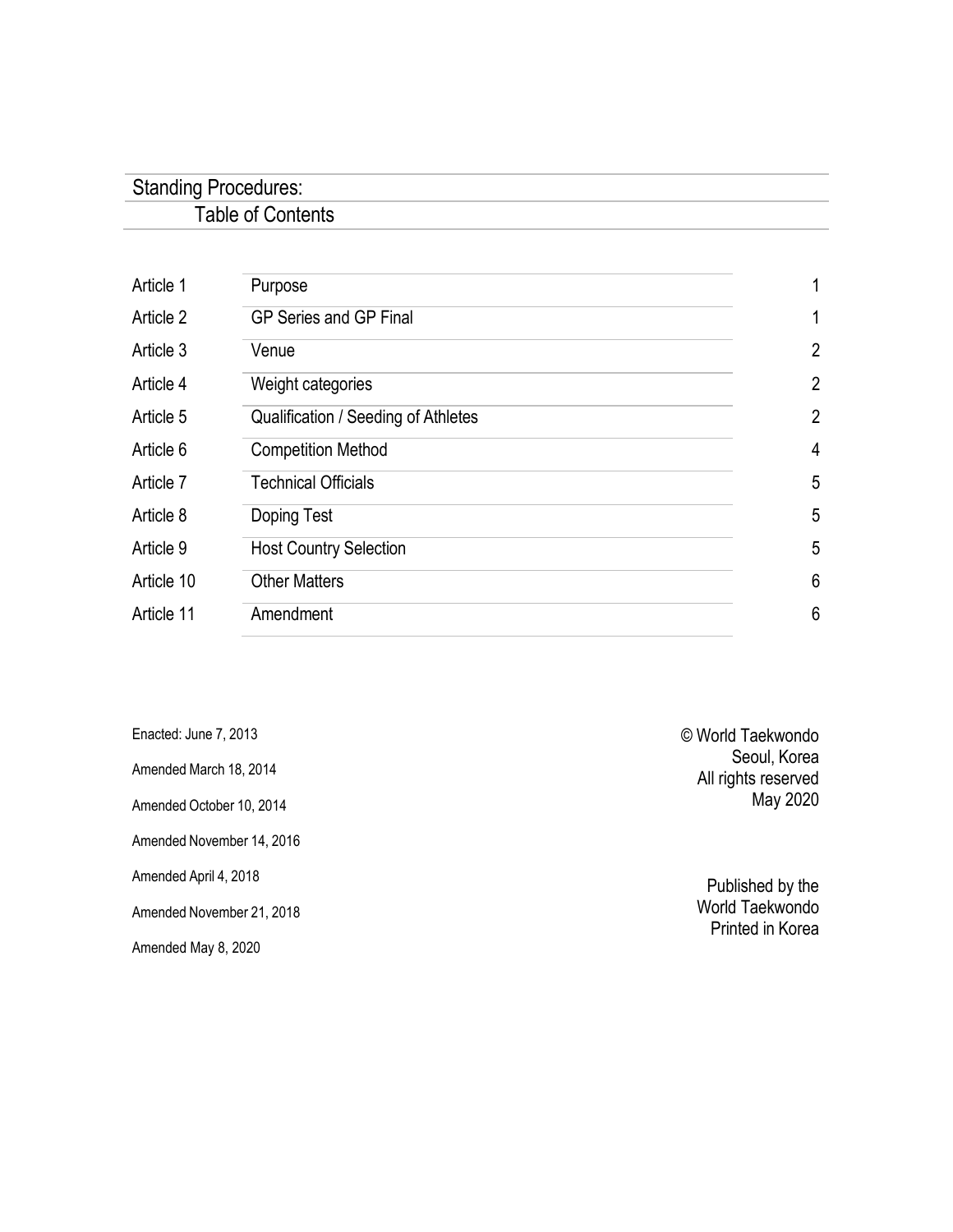| Article 1:<br>. . |  |
|-------------------|--|
| -<br>urpose       |  |

- 1.1 The purpose of this Standing Procedure (hereinafter known as the "Procedure") is to manage fairly and smoothly all matters pertaining to the taekwondo competition at the World Taekwondo Grand Prix (hereinafter known as the "GP").
- 1.2 The GP shall be held in accordance with the Statutes of the World Taekwondo (hereinafter known as "WT Statutes") and the Competition Rules of the WT (hereinafter known as the "WT Competition Rules"). The Organizing Committee (OC) should refer to the most up-todate WT Statutes and WT Competition Rules for more detailed explanation of the Articles stated in the Procedure.

### Article 2:

GP Series and GP Final

- 2.1 The GP shall be comprised of "Series" events and a "Final".
- 2.2 Series shall take place between 1 to 3 times each year; the Final shall take place once each year at the end of the year. In general, the expected frequencies of the Series and Finals are as follows.
	- 2.2.1 The year of the Olympic Games: 1 GP Final (after the Olympic Games).
	- 2.2.2 Except the year of the Olympic Games: Up to 3 GP Series+ 1 GP Final.
	- 2.2.3 The tentative frequency of the GP Series until the year of 2024 is as follows.
		- a) Year 2021: 1 GP Final
		- b) Year 2022: 3 GP Series, 1 GP Final
		- c) Year 2023: 3 GP Series, 1 GP Final
		- d) Year 2024: 1 GP Final

2.3 Ranking Grades for the GP Series and Final shall be in accordance with the WT Ranking Bylaw.

2.4 Details shall be set out in the outline of pertinent GP Series and Final.

### Article 3:

### Venue

Regulations on venue shall be based on the WT Competition Rules. However, the specifications may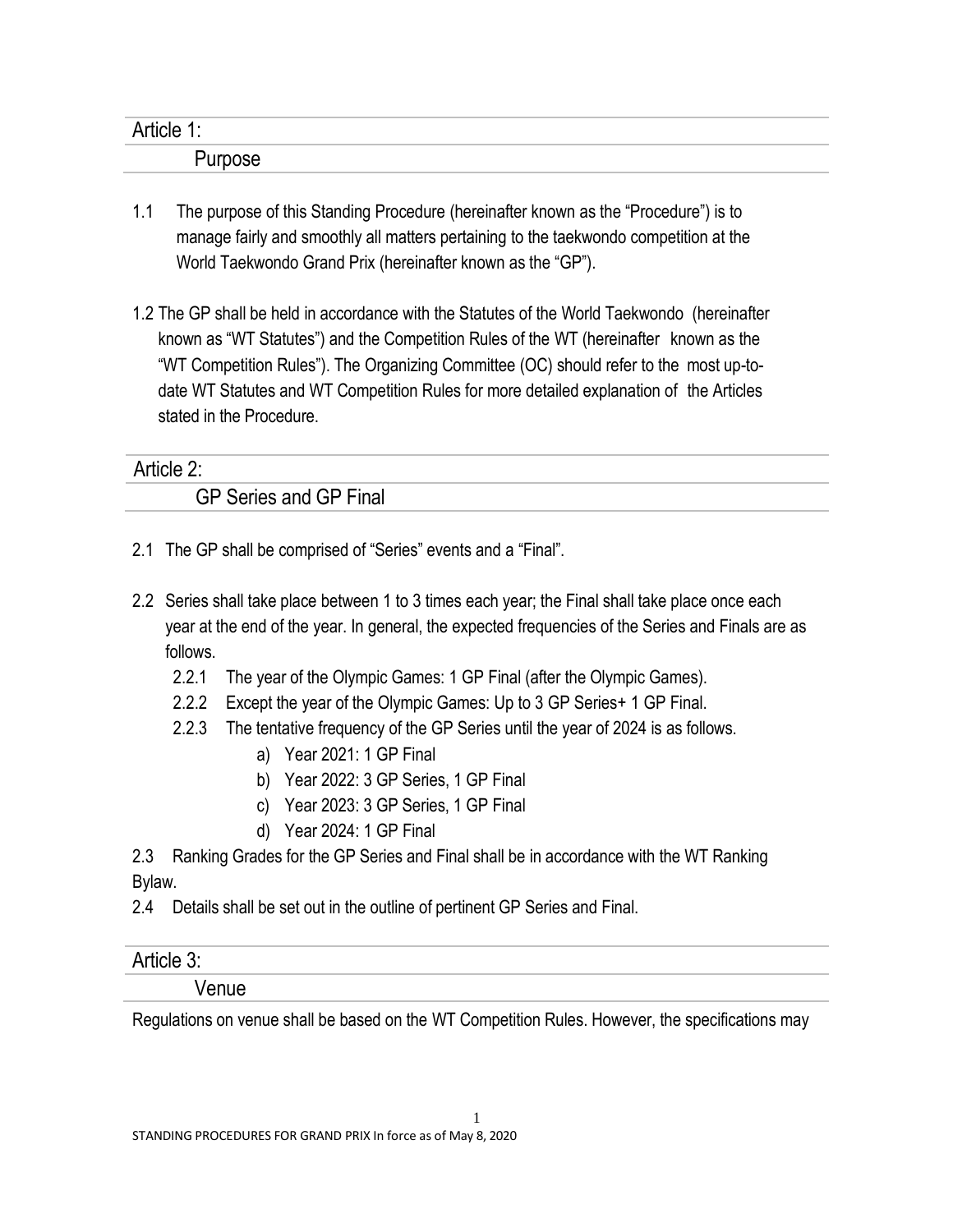be adjusted in consultation with the WT. All set up shall be completed at least two days before the start of the competition and shall be subject to the approval of the Technical Delegate.

### Article 4:

Weight categories

Weight categories at the GP are divided as follows:

| <b>MEN'S DIVISION</b> |                                   | <b>WOMEN'S DIVISION</b> |                                   |
|-----------------------|-----------------------------------|-------------------------|-----------------------------------|
| Under 58kg            | Not exceeding 58kg                | Under 49 kg             | Not exceeding 49kg                |
| Under 68kg            | Over 58kg & not exceeding<br>68kg | Under 57kg              | Over 49kg & not exceeding<br>57kg |
| Under 80kg            | Over 68kg & not exceeding<br>80kg | Under 67kg              | Over 57kg & not exceeding<br>67kg |
| Over 80kg             | Over 80kg                         | Over 67kg               | Over 67kg                         |

### Article 5:

Qualification / Seeding of Athletes

### 5.1 GP Series

- 5.1.1 At a GP Series event, a total of 31 athletes for both men and women per each weight category are selected based on their ranks under the WT Olympic Ranking and result from tentatively named "GP Challenge" among who pre-register themselves. The WT shall announce on which date of the WT Olympic Ranking will be used for selection.
- 5.1.2 The online pre-registration shall be open for top 70 athletes per each weight category. The period and opening/closing date of pre-registration shall be set out in the outline of pertinent GP Series. Pre-registration is considered as willingness of participation and athletes who pre-registered but not selected shall be moved to the wait list and be replaced automatically in case of higher ranked athlete's withdrawal. The result of selection shall be informed to all MNAs who pre-registered their athletes by the WT.
- 5.1.3 An MNA, on behalf of its pertinent NOC, may send maximum two (2) athletes per weight categories among those athletes selected by the WT.
- 5.1.4 One (1) athlete from the host country shall also be invited in addition to the athletes selected through ranking. If the host country does not use its allotted invitation place, the next highest ranked athlete whose MNA has not exceeded its maximum quotas shall take

 $\gamma$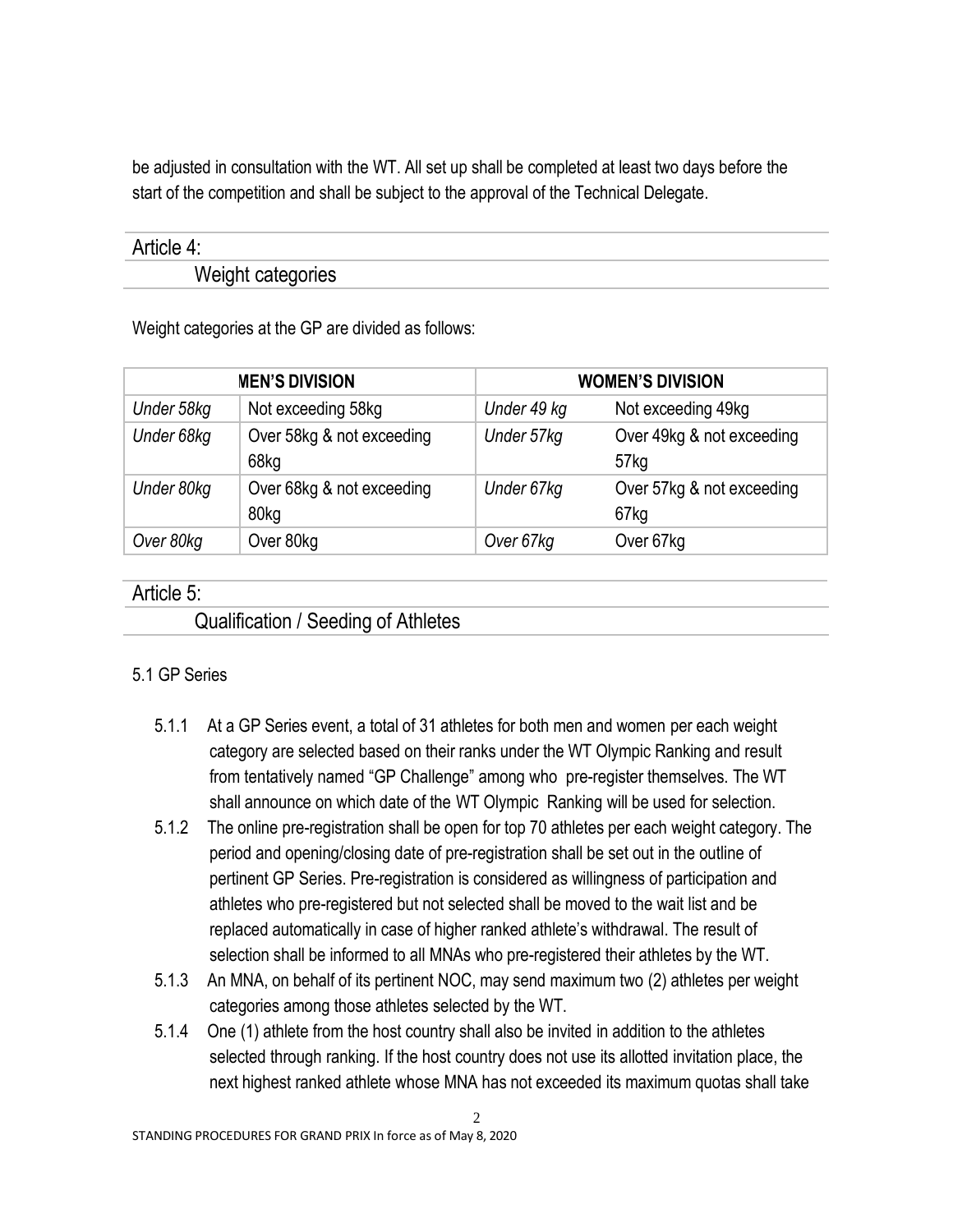the place.

- 5.1.5 If a confirmed athlete does not participate in the pertinent GP Series, he or she won't be invited for next GP Series regardless of their WT Olympic ranking.
- 5.1.6 To register an athlete is required to be in the proper physical condition to compete in GP Series and Final. Any athlete who withdraws after weigh-in will be subject to an investigation as to whether or not the withdrawal was in bad faith. (Bad faith includes, but is not limited to, having a prior illness or injury such that it was unreasonable to expect the athlete to be able to compete at the time of the weighin.) The burden will be on the athlete to demonstrate that withdraw was not in bad faith. If the investigation panel determines that the withdrawal was in bad faith the athlete will be suspended for up to 6 months, and the athlete and members of the athletes entourage may be subject to an additional Ethics investigation.

### 5.2 GP Final

- 5.2.1 At a GP Final event, a total 16 athletes for both men and women per weight category are selected based on their ranks under the WT Olympic Ranking.
- 5.2.2 The online pre-registration shall be open for top 30 athletes per each weight category. The period and opening/closing date of pre-registration shall be set out in the outline of pertinent GP Final. Pre-registration is considered as willingness of participation and athletes who pre-registered but not selected shall be moved to the wait list and be replaced automatically in case of higher ranked athlete's withdrawal. The result of selection shall be informed to all MNAs who pre-registered their athletes by the WT.
- 5.2.3 An MNA, on behalf of its pertinent NOC, may send maximum two (2) athletes per weight category among those athletes selected by the WT.
- 5.2.4 One(1) athlete from the host country shall be invited in weight category(or categories) where host country athlete was not qualified through WT Olympic ranking in month previously announced by WT. There is no host country seeding for GP Final. If the host country does not use its allotted invitation place, the next highest ranked athlete whose MNA has not exceeded its maximum quotas shall take the place.
- 5.2.5 If a confirmed athlete does not participate in the GP Final, he or she won't be invited for next GP Final regardless of their WT Olympic ranking.
- 5.2.6 To register an athlete is required to be in the proper physical condition to compete in GP Final. Any athlete who withdraws after weigh-in will be subject to an investigation as to whether or not the withdrawal was in bad faith. (Bad faith includes, but is not limited to, having a prior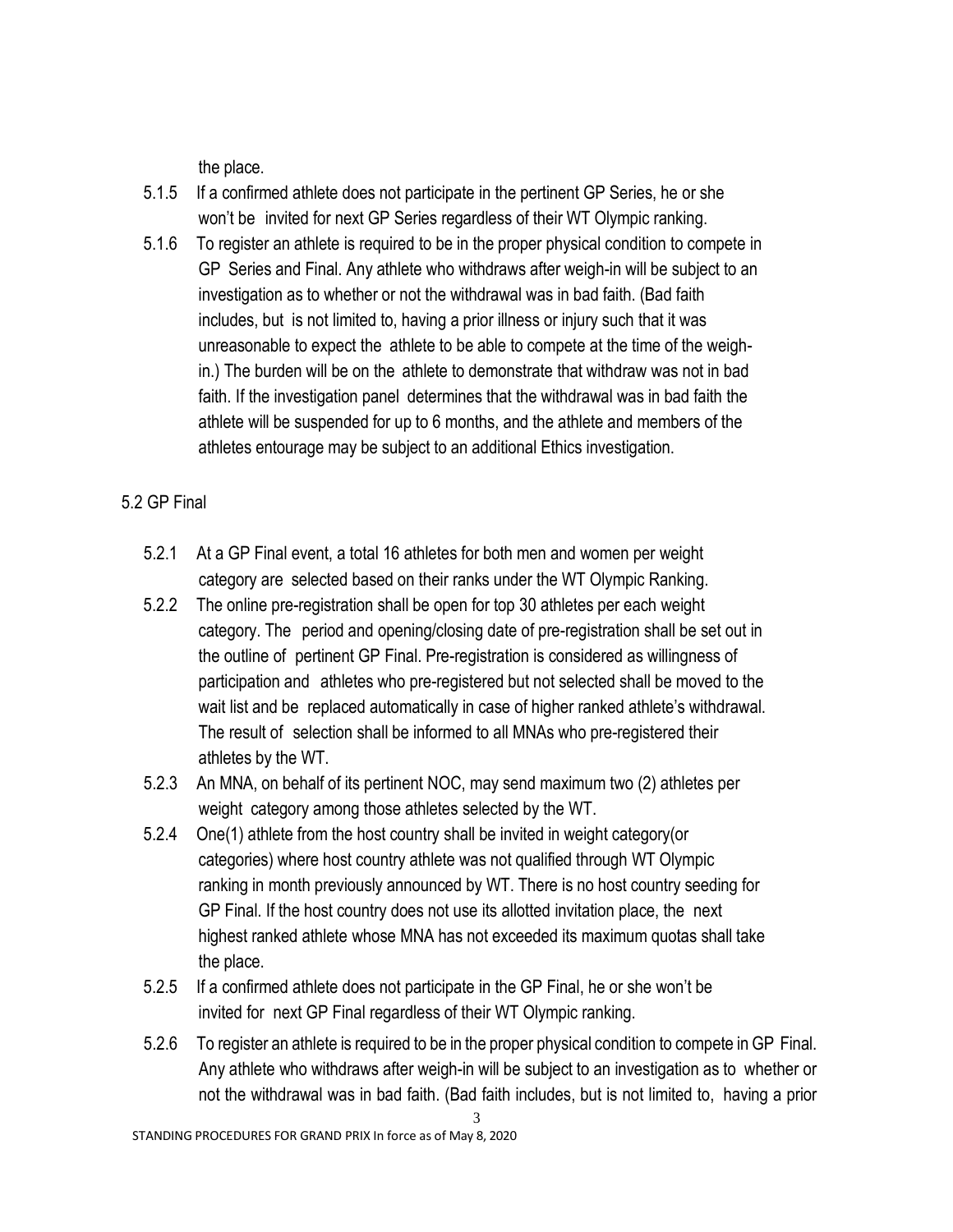illness or injury such that it was unreasonable to expect the athlete to be able to compete at the time of the weigh-in.) The burden will be on the athlete to demonstrate that withdrawal was not in bad faith. If the investigation panel determines that the withdrawal was in bad faith the athlete will be suspended for up to 6 months, and the athlete and members of the athlete's entourage may be subject to an additional Ethics investigation.

#### 5.3 Seeding

- 5.3.1 For the GP Series, all ranked athletes based on their WT Olympic Ranking shall be seeded.
- 5.3.2 For the GP Series, if athlete from the host country has not been seeded within the 9th place, he/she will be seeded at the 9th place.
- 5.3.3 At the GP Final, all sixteen (16) athletes shall be seeded based on the WT Olympic Ranking. There is no host country seeding for GP Final.

#### Article 6:

### Competition Method

- 6.1 The GP Series shall be conducted in a single elimination tournament in accordance with the WT Competition Rules. The winner of the final contest will obtain the 1<sup>st</sup> place and the loser of this contest will be awarded the 2<sup>nd</sup> place. The losers of the semifinals shall be both ranked at the 3<sup>rd</sup> places. Therefore, official standing of each category at the GP Series shall be as follows.
	- <sup>1</sup> 1<sup>st</sup> place (Gold medalist): winner of the final contest
	- <sup>2nd</sup> place (Silver medalist): loser of the final contest
	- 3<sup>rd</sup> place (Bronze medalist): losers of the semi-final contests
	- **5th place: losers of the quarterfinal contests.**
	- . 9<sup>th</sup> place: losers at the round of 16
- 6.2 The GP Final shall also be conducted in a single elimination tournament in principle, but a bronze medal contest will also take place to determine the 3<sup>rd</sup> place. Therefore, official standing of each category at the GP Final shall be as follows.
	- <sup>1</sup> <sup>1st</sup> place (Gold medalist): winner of the final contest
	- <sup>2nd</sup> place (Silver medalist): loser of the final contest
	- 3<sup>rd</sup> place (Bronze medalist): winner of the bronze medal contest
	- <sup>4th</sup> place: loser at the bronze medal contest
	- **5th place: losers to the semifinalists**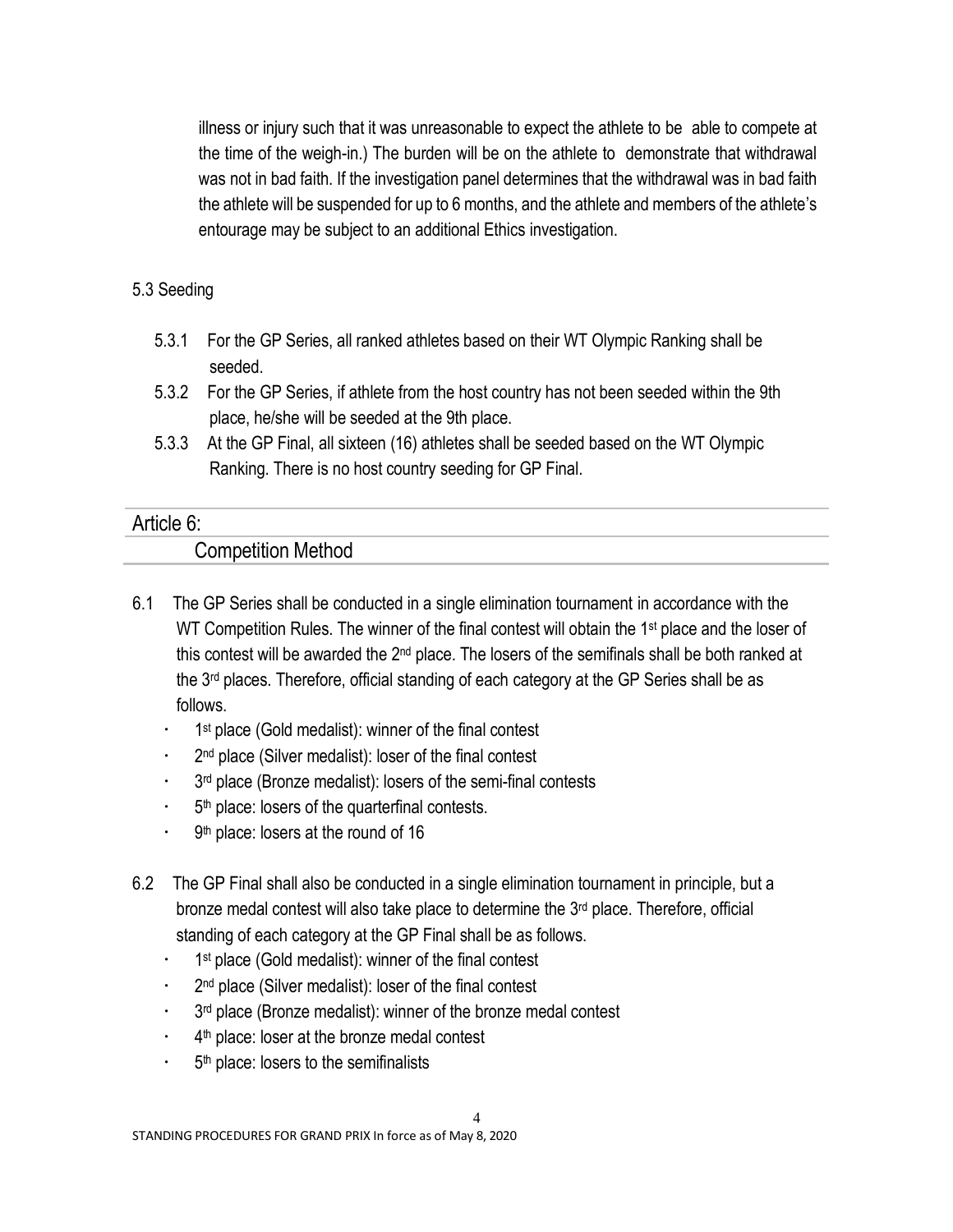6.3 Ranking points shall be awarded to athletes those who competed at the both GP Series and GP Final.

| Article                    |  |
|----------------------------|--|
| <b>Technical Officials</b> |  |

WT shall appoint the following technical officials to manage the tournaments. The organizing committee shall be responsible for providing free room and board as well as daily allowances of US\$100 per person.

7.1 Technical Delegate 7.2 Competition Supervisory Board 7.3 Refereeing Officials

| Article 8:  |  |
|-------------|--|
| Doping Test |  |

The WT Anti-Doping Codes shall apply to the GP Series and Final. Doping tests will be conducted at the Series and Final.

- 8.1 At the GP Series, compulsory anti-doping tests will be carried out for all medalists as well as random selection basis. The WT and/or WADA may carry out random out-of-competition testing prior to the competition. Therefore, all participating contestants are required to submit their latest and most accurate Athlete Location (Whereabouts Info) Forms to the WT. Any contestant proven to have violated the Anti-Doping Codes shall be removed from the final standings. There will no additional changes to the final standings.
- 8.2 At the GP Final, compulsory anti-doping tests will be carried out for all medalists as well as random selection basis. The WT and/or WADA may carry out random out-of-competition testing prior to the competition. Therefore, all participating contestants are required to submit their latest and most accurate Athlete Location (Whereabouts Info) Forms to the WT. Any contestant proven to have violated the Anti-doping Codes shall be removed from the final standings. There will be no additional changes to the final standings.

Article 9:

Host Country Selection